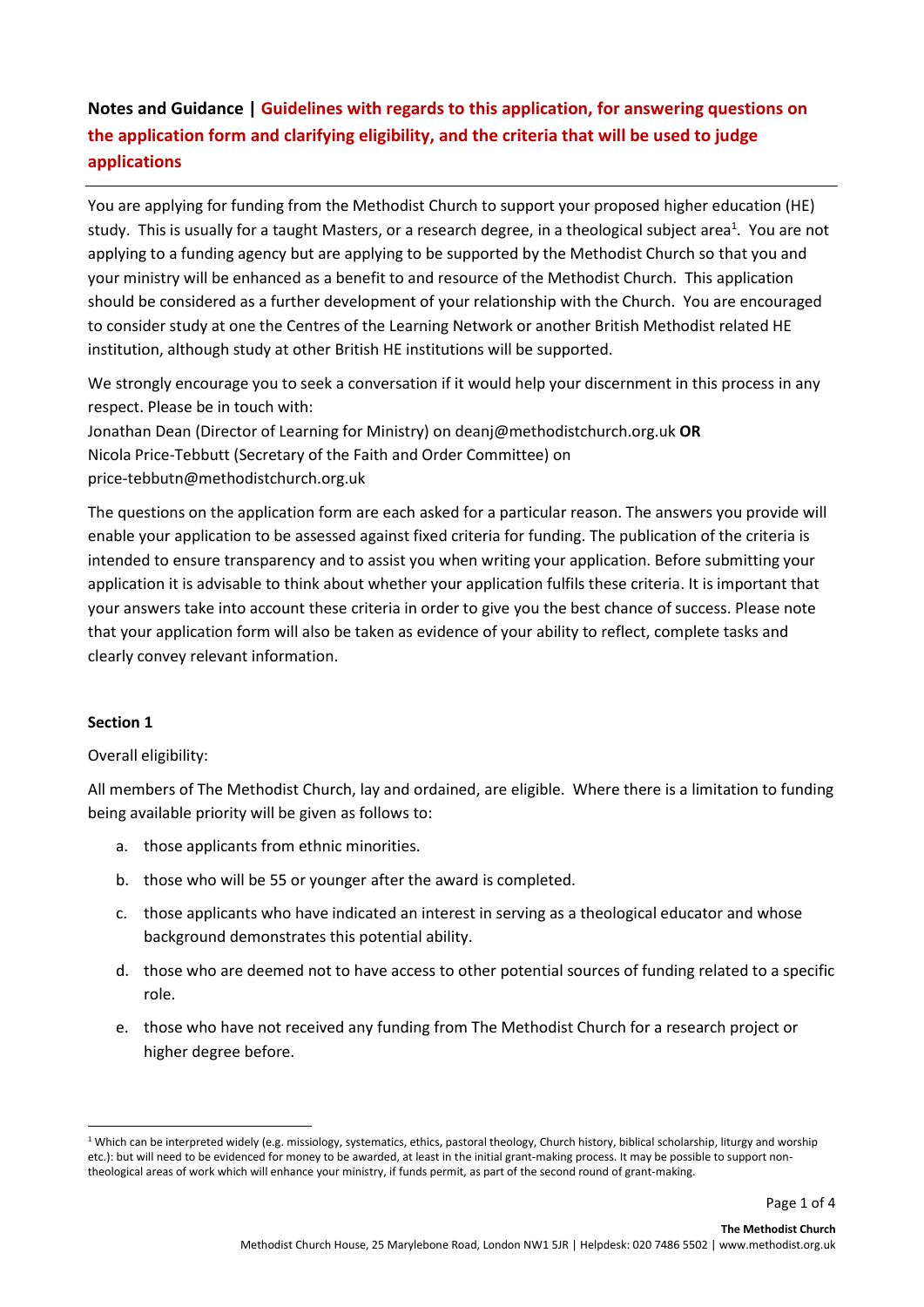## **Section 2 | ix – xi**

The maximum funding that is available is normally a maximum of £2500 pa for two years for Master's degrees (or Level 7 awards), and of £3500 pa for two years for those pursuing doctoral research. You will be asked to demonstrate that you are making acceptable progress, normally through a letter from your course tutor or supervisor, for the second year of funding to be released. After the second year, if your course of study is continuing, and especially in the case of doctoral students, you may reapply for up to a further two years of grant money.

No retrospective funding can be considered.

## **Section 2 | xiii**

It is important that the work you are intending to do will fit in with your own educational and/or vocational progression. This question provides the opportunity to offer a brief 'narrative' of that progression as it relates to your proposed next step. Please be aware that your vocational and personal experience may provide vital background, as well as your formal education and research.

## **Section 3 | i**

Note that a requirement of this funding is that you participate in an annual day seminar, at which we aim to foster a community of practice, encourage you in your work, and enable you to form relationships with other students. The costs of attending this conference, including travel, are not normally reimbursed, although lunch will be provided. Those for whom there are exceptional travel costs incurred can apply direct to the Director of Learning for Ministry for consideration for additional support. An annual report of progress is also required, and it is expected that you will have at least one formal conversation during the year with the Co-Directors of Scholarship and Research. Funding in year two is dependent on fulfilling these requirements.

In part (i), we simply ask that you reflect on how what you are proposing to undertake might help, inform, stimulate, resource or energise the current priorities and mission of The Methodist Church. You might consider the following questions:

- What do you intend the broad and practical implications of this work to be?
- What impact will it have?
- In what format(s) do you intend to enable this work to have a wider audience, or to inform a wider group?
- What do you hope will be the lasting material legacy of this work?

It might be helpful to consider the Church's mission needs as expressed in *Our Calling*, *Priorities for the Methodist Church* and *God for All*, the Connexional strategy for Evangelism and Growth. Or you might draw from a clear ongoing piece of work articulated in Conference business and reflected on the Church's website or in standing orders. Similarly, your research might be pointing to areas that the Methodist Church needs to consider but about which may not yet be fully aware. If so, talk about that.

If you are a minister, or in lay employment on behalf of the Methodist Church, you should demonstrate how your work will affect your personal and professional development, and describe how you consider your ministry now and in the future will be made more effective by the completion of the proposed study. You could usefully give some thought to how your proposed work will benefit the particular community in which you are a minister, or be offered to the wider Church.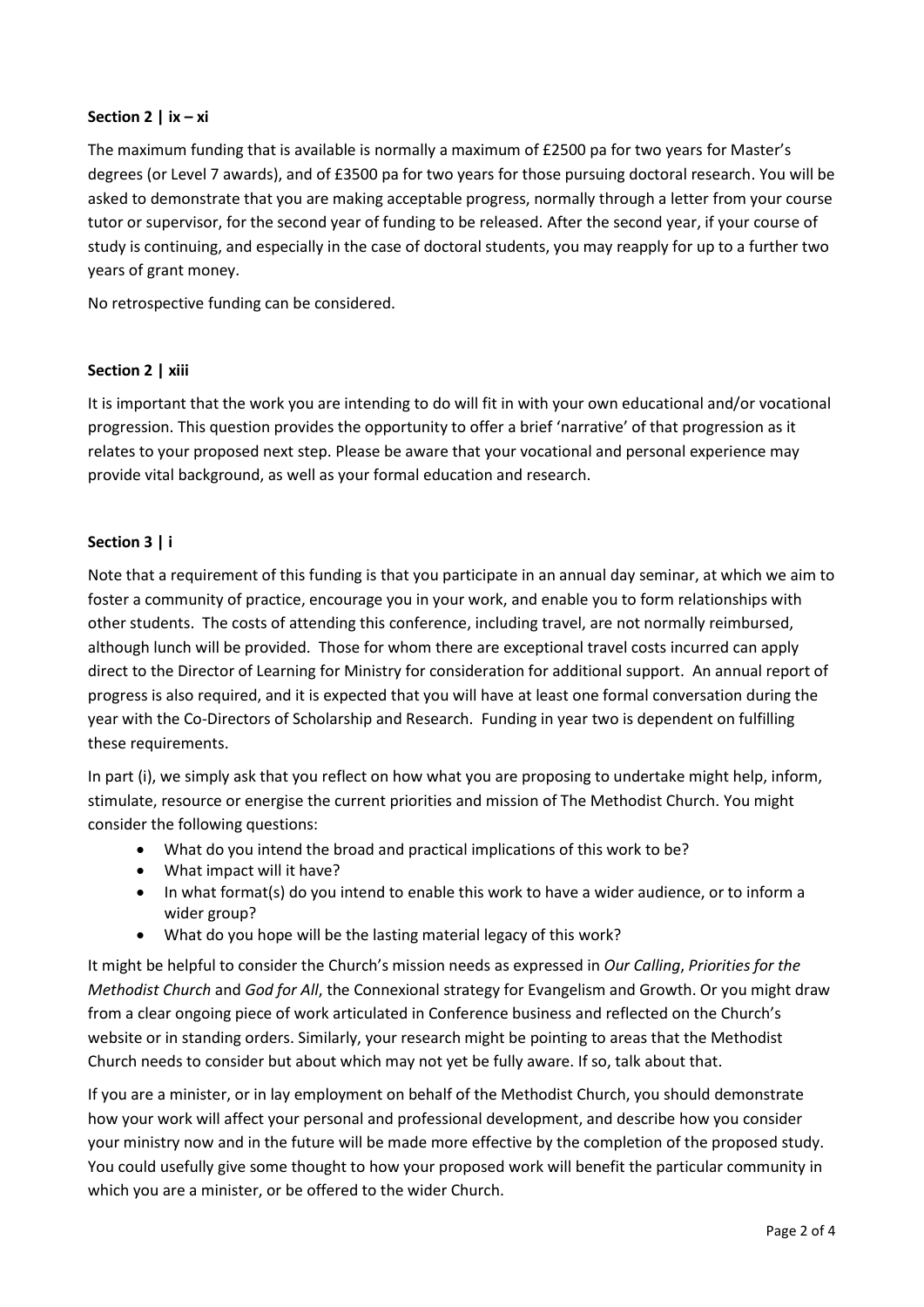With limited funding available, eligible candidates should be aware that in this competitive process it may be necessary for a successful application to demonstrate very strong benefit to the wider Methodist Church. This is the prime criterion for assessment in this section.

# **Section 3 | ii**

Note that only HE institutions in the UK can be considered for these awards. Doctoral study at The Queen's Foundation, however, which works in partnership with The Free University of Amsterdam in this area, is fine: and indeed encouraged!

Other criteria being equal, where funding is limited, priority will be given to applications to study at either of the two Centres of the Learning Network (Cliff College and The Queen's Foundation) and within a Methodist-related HE institution within the UK (i.e., Wesley House Cambridge; the Wesley Study Centre Durham; the Oxford Centre for Methodism and Church History at Oxford Brookes University; Roehampton University; Luther King House and Sarum College).

Please answer this question with reference to any particulars that are unique to your chosen institution. For example, are there any specific resources or facilities that will enhance or facilitate your research such as a library/archive, or existing research project in a related field? Perhaps it is the expertise of the academic staff that will be the most valuable resource. For example, are the expertise/interests of your chosen tutor/supervisor particularly well-suited to your topic?

## *Criteria for assessment*

Successful applications will demonstrate:

- That the work will be supported by appropriate teaching and resources available to ensure the highest standards of work
- That such considerations have been taken into account when choosing a HE institution

## **Section 3 | iii**

Please describe any specific aspects of your course (eg modules, reading or topics) that you find especially interesting. What drew you to the course? Why are these aspects of personal interest to you?

## **Section 3 | iv**

Please describe how 'research-heavy' your course or programme will be. Will the whole course be research-based, or will it be one component among many? How large will the thesis or dissertation be, and what proportion of the final assessment will it constitute?

## **Section 3 | v**

It is understood that this title will most likely be provisional and that it may change. However, at this stage it will provide a succinct reference point and an idea of the area and angle of your research. If a significant title change takes place during the course of funding, you will be required to make a report of this to us.